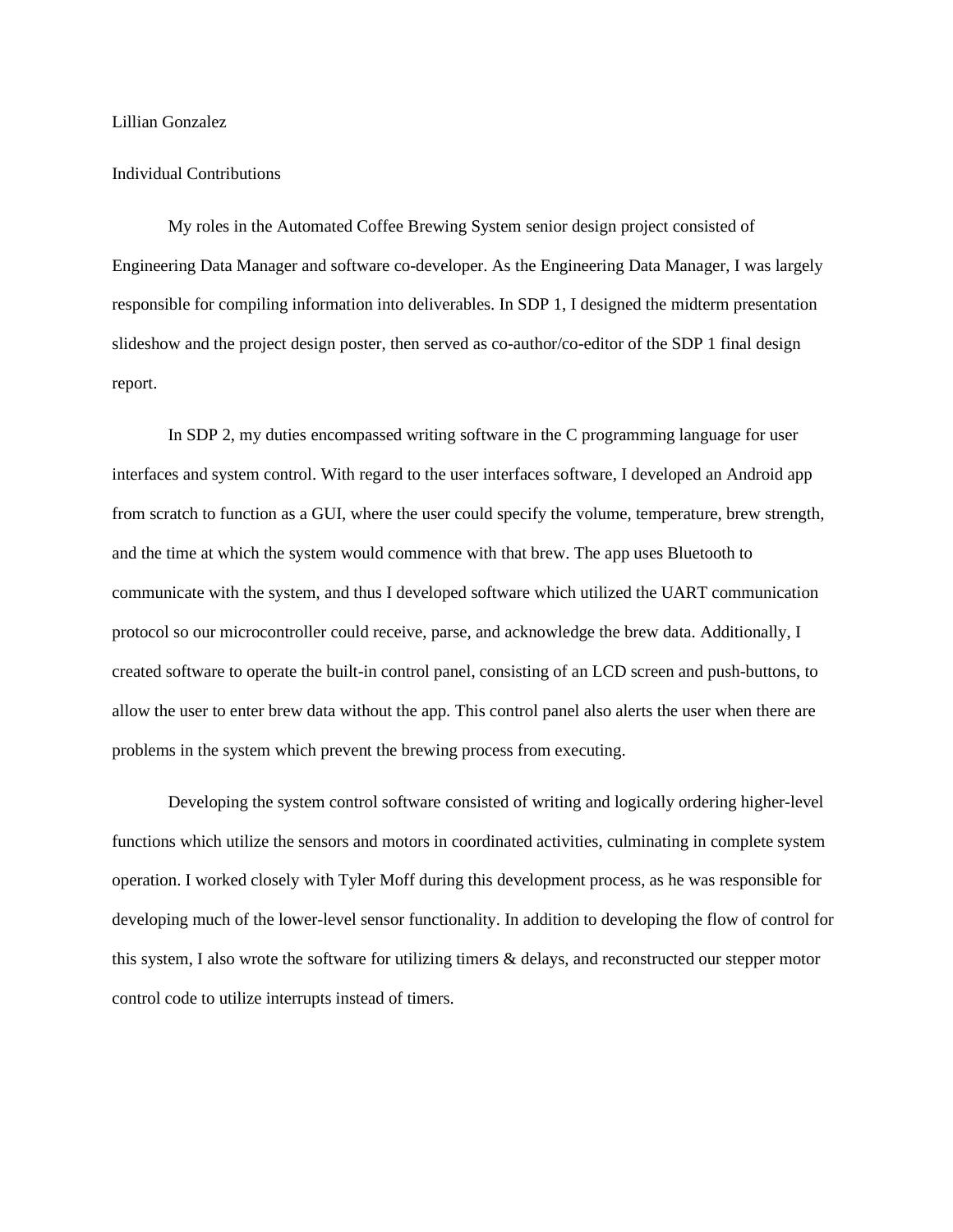### Landon Miller

## Individual Contribution

As the hardware lead, my role primarily involved the development of the electrical and mechanical systems of the project. In the early stages of the project, I conducted testing of stepper motor drivers and stepper motors using the development board for the PIC24 microcontroller. Since the development board was only used for testing, I created schematics for a PCB that would be used to control the final system. This involved the use of KiCad to connect the required components that were needed to support the microcontroller, sensors, and motors. The microcontroller, like most major components, had strict design rules contained in the data sheet that had to be carefully followed. Similarly, I researched and chose the voltage regulators, responsible for providing power to the entire system and particularly susceptible to issues if laid out incorrectly. The schematics also included DC motor drivers, stepper motor drivers, an RTC, and connections to sensors via I2C and UART, all of which were chosen to fit the needs of the project and laid out according to the design specifications. Once the schematics were completed, I used KiCad to design and lay out the printed circuit boards, ensuring that good practices were followed to avoid issues with sensitive components. After the PCBs were ordered and received, I took charge of populating the boards with components, many of which were surfacemount and required the use of a reflow oven. An extensive part of the project was working with the other team members troubleshooting the electrical systems for problems involving component failure, incorrect component placement, and other issues that developed during integration with the various mechanical systems. I also assisted in the modeling and 3D printing of the several parts using Autodesk Fusion 360. Finally, I worked with other team members to write design reports, manage part orders, and complete other required documentation.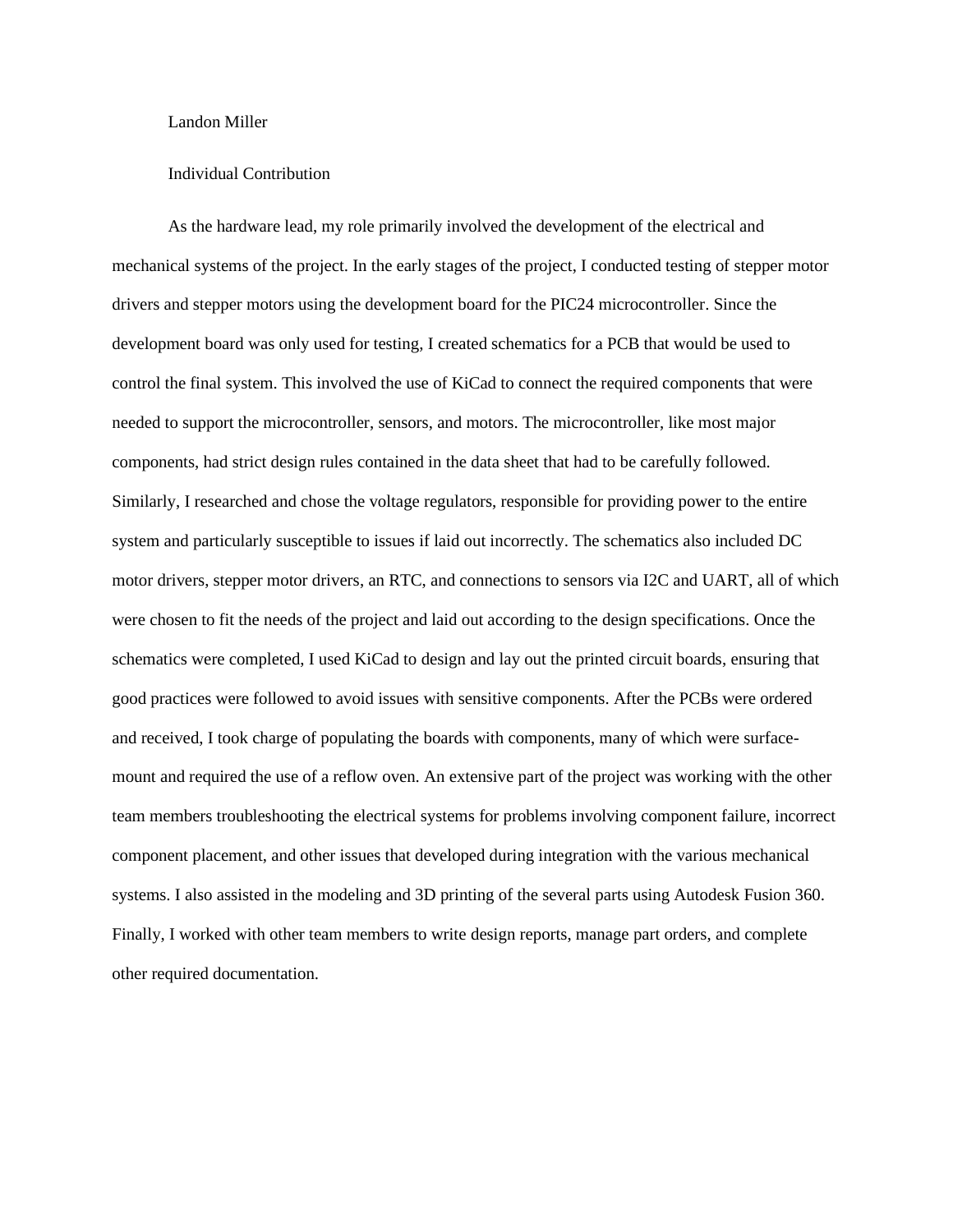#### Tyler Moff

# Individual Contributions

My contributions to the Autonomous Coffee Brewing System project include but are not limited to, working as the Software Lead for the team, managing the GitHub for our project, handling merge conflicts, and helping debug code. Most of my focus on this project was on low level implementation to ease integration, including majority of the Queue struct, BrewQueue struct, sensor code, code for an I2C ADC, and DC motor driver code for the PIC24. The sensor code I wrote was for the VL6180X I2C Time of Flight sensor and the HC-SR04 ultrasonic sensor. I additionally wrote code for a One-Wire bus to interface with the DS18B20 temperature sensor, but that hardware ended up not being used in the final design. I additionally provided consulting and advice on decisions made for communications protocols at request.

As work on the project progressed and integration moved along, I assisted with integrating the water system and handling safety sensing in the system. Safety sensing in the system included, but was not limited to, the sensing of bean levels, the sensing of water levels, the sensing of water temperature levels, and the sensing of waste levels. Part of this work involved writing the aforementioned code for the I2C ADC, as well as characterizing our sensor values related to the levels of beans, water, and waste to determine values to tell the user they are low on a material.